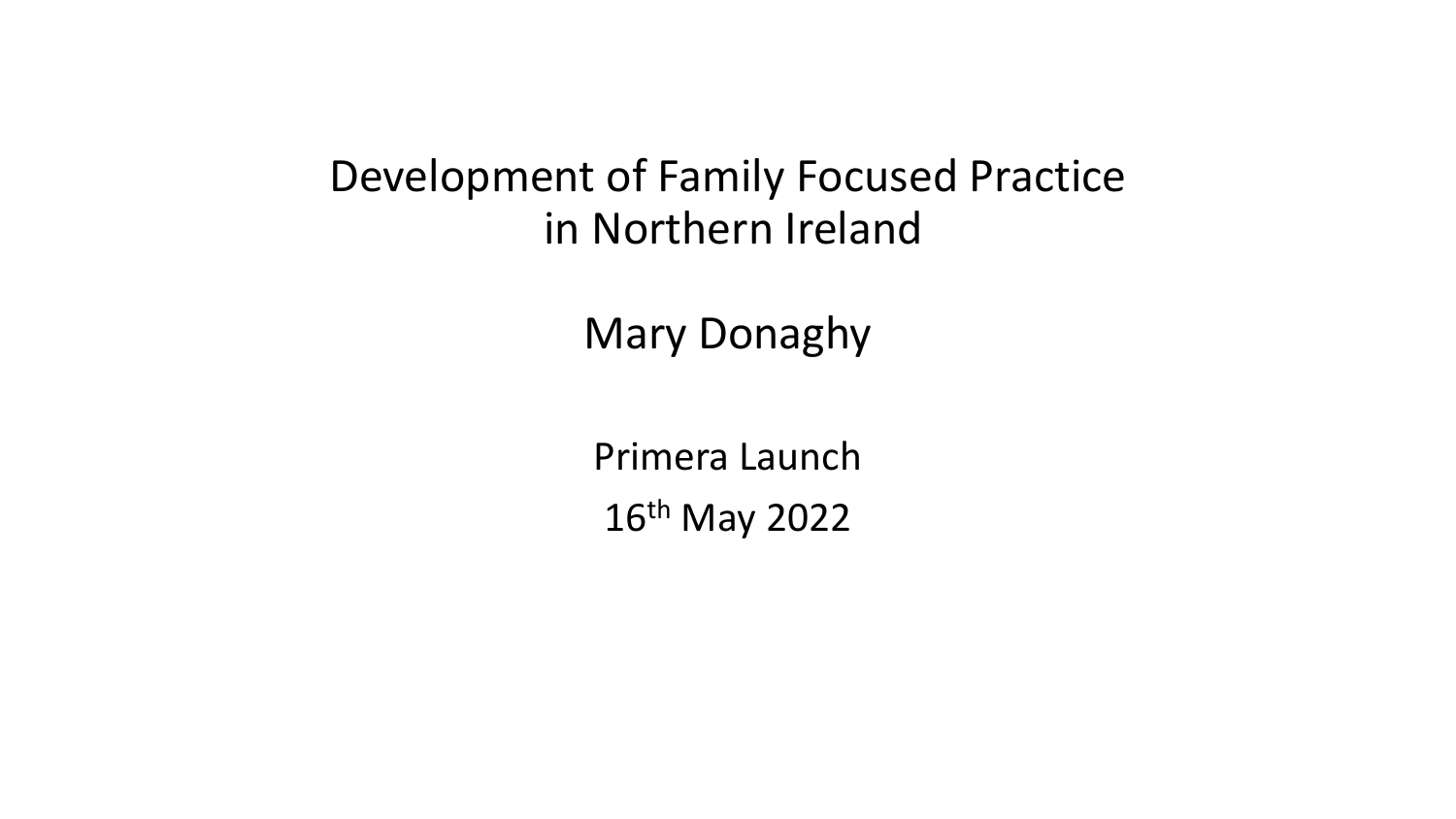## **Making the Shift using The Family Model**

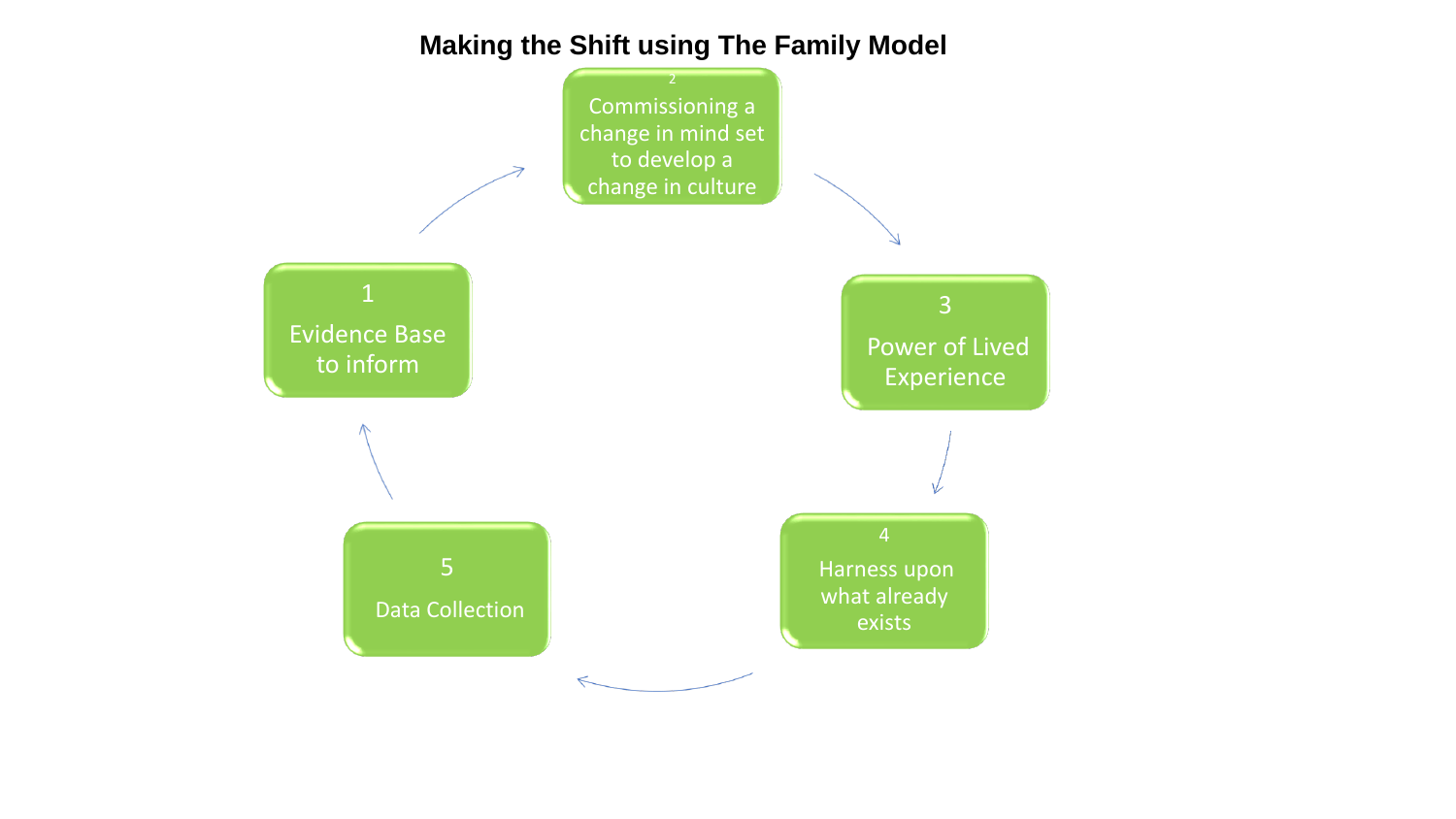

- A collaborative group of academics and HSC to promote performance measurement and gathering evidence base.
- Continued work to shape and influence at a **strategic level** with DoH, D.Ed, SBNI, PHA, and people with MH lived experience (Infant Mental Health Strategy, Perinatal MH Strategy, Mental health Strategy)
- **Operational level** across the five HSCTrusts– commitment and ownership from those in authority( Director/Assistant Directors to mandate the work and drive the change at HSC Trust level in partnership with lived pexperience
- **Frontline level** with clinicians, practitioners and lived experience to implement Family focused practice
- http:www.cypsp.org/regional-subgroups/think-family/
- eLearning Foundation Course [https://thefamilymodel.com](https://thefamilymodel.com/)
- Manager Supervision module [Health and Social Care \(NI\) Learning Centre \(hsclearning.com\)](https://www.hsclearning.com/)

**Exit strategy 2020 Developed a Think Family Consolidation Plan**

**NEW policy,** 

**pathways, protocol**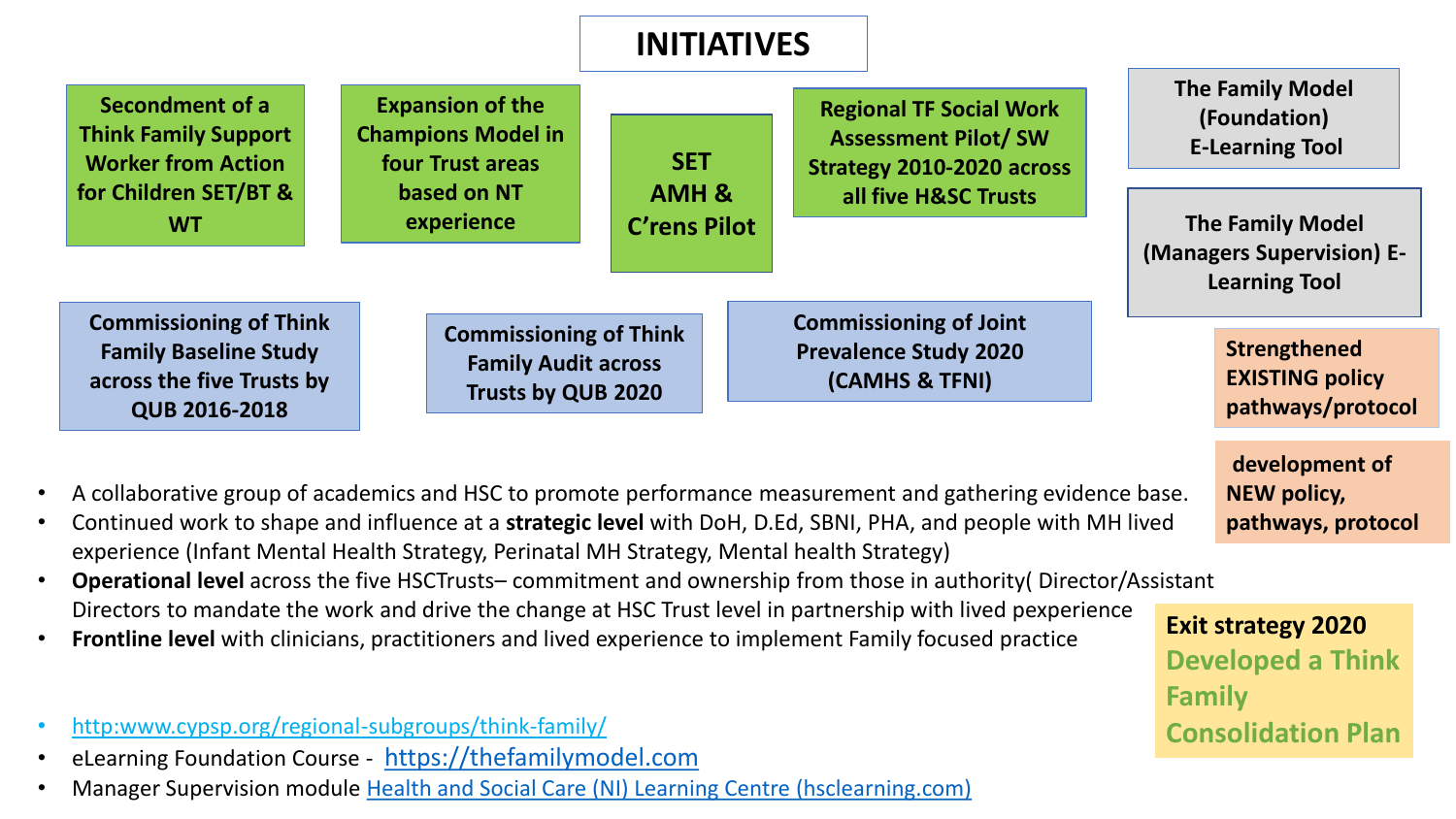

## **Key Messages for Southern Ireland**

- having dedicated resource to lead this work is important
- preparation and lead in time to win hearts and minds!
- Ownership and commitment from Strategic , Operational and Frontline will make FFP successful and sustainable
- Willingness to progress a different skill mix across AMH and children services
- A Family focused workforce is fundamental to make the difference for family recovery
- training at induction and CPD is important to embed into the culture of AMH and Children's services
- greater emphasis upon integrated working with services
- harness the work upon what is already in place